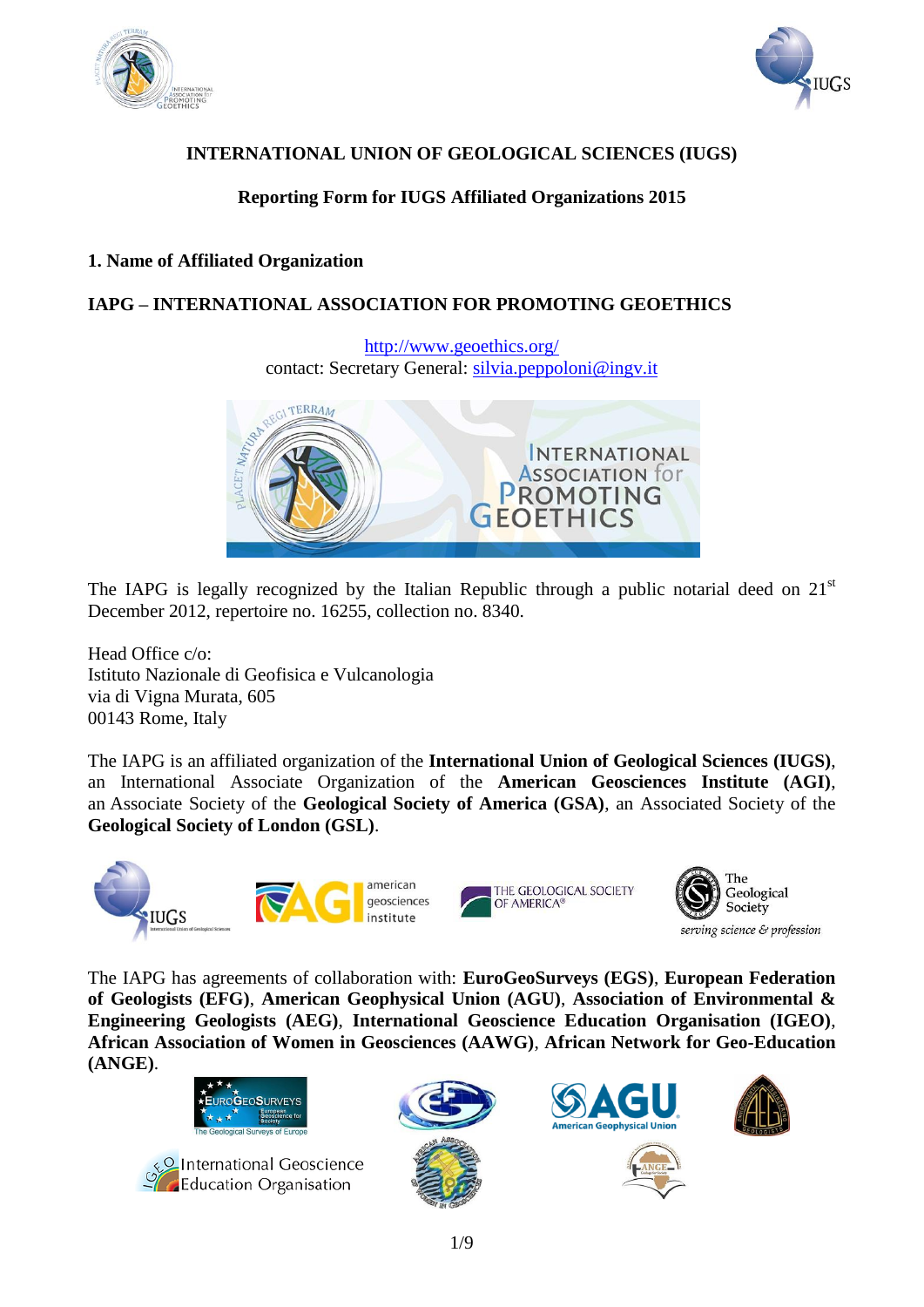



## **2. Overall objectives**

The IAPG is a multidisciplinary, scientific platform for widening the discussion and creating consciousness about problems of Ethics applied to the Geosciences, in particular on the ethical, social and cultural implications of Earth Sciences education, research and practice. Its overall objectives are:

- developing the discussion on ethical implications in research and practice of Geosciences among geoscientists and in the society, making Geoethics an essential point of reference for any action on the land, waters and atmosphere usage that all stake-holders and decision-makers have to take into proper account;
- increasing the base research on Geoethics and strengthening it from the scientific point of view;
- promoting Geoethics values and principles through international cooperation, encouraging the involvement of geoscientists belonging to low income countries;
- fostering the dissemination of Geoethics through websites and social networks, the publication of scientific papers, the organization of meetings and sessions/symposia on Geoethics within national and international scientific events;
- encouraging the establishment of both regional and specialty groups;
- cooperating with national and international organizations whose aims are complementary to those of the IAPG.

The achievement of the IAPG objectives will lead to the:

- identification of methods for a more effective application of Geoethical principles in geological practice and research;
- reflection on the role that geoscientists can have in society and the identification of suitable forms, positions, means and actions to be adopted by them;
- growth of awareness about our responsibility, both as Geoscientists and as members of the civil society;
- $\bullet$  the involvement of the community in the idea of a common and shared "geo-heritage", to be considered as a cultural, educational and scientific value, as well as a social capital;
- a cultural renewal in the way we perceive and relate to our Planet;
- the sensitization towards the defense of life and the richness of the Earth.

#### **2. Relate goals to overall IUGS scientific objectives**

The IAPG goals are strongly related to the IUGS's aims. This is evident by comparing the IUGS and IAPG Constitutions. The IAPG activities aim to develop thoughts and to find best practice solutions regarding global issues (like climate, geohazards, earth resources and geoeducation) with a goal to sustain Earth's natural environment, to use all natural resources wisely, and to mitigate the impacts of geohazards for the benefit of society in the attainment of their economic, cultural and social goals. Moreover, the IAPG is involved in promoting geo-education in the widest sense, facilitating interaction among geoscientists from all parts of the world and encouraging international cooperation, and fostering the dissemination of Geoethics themes in the society.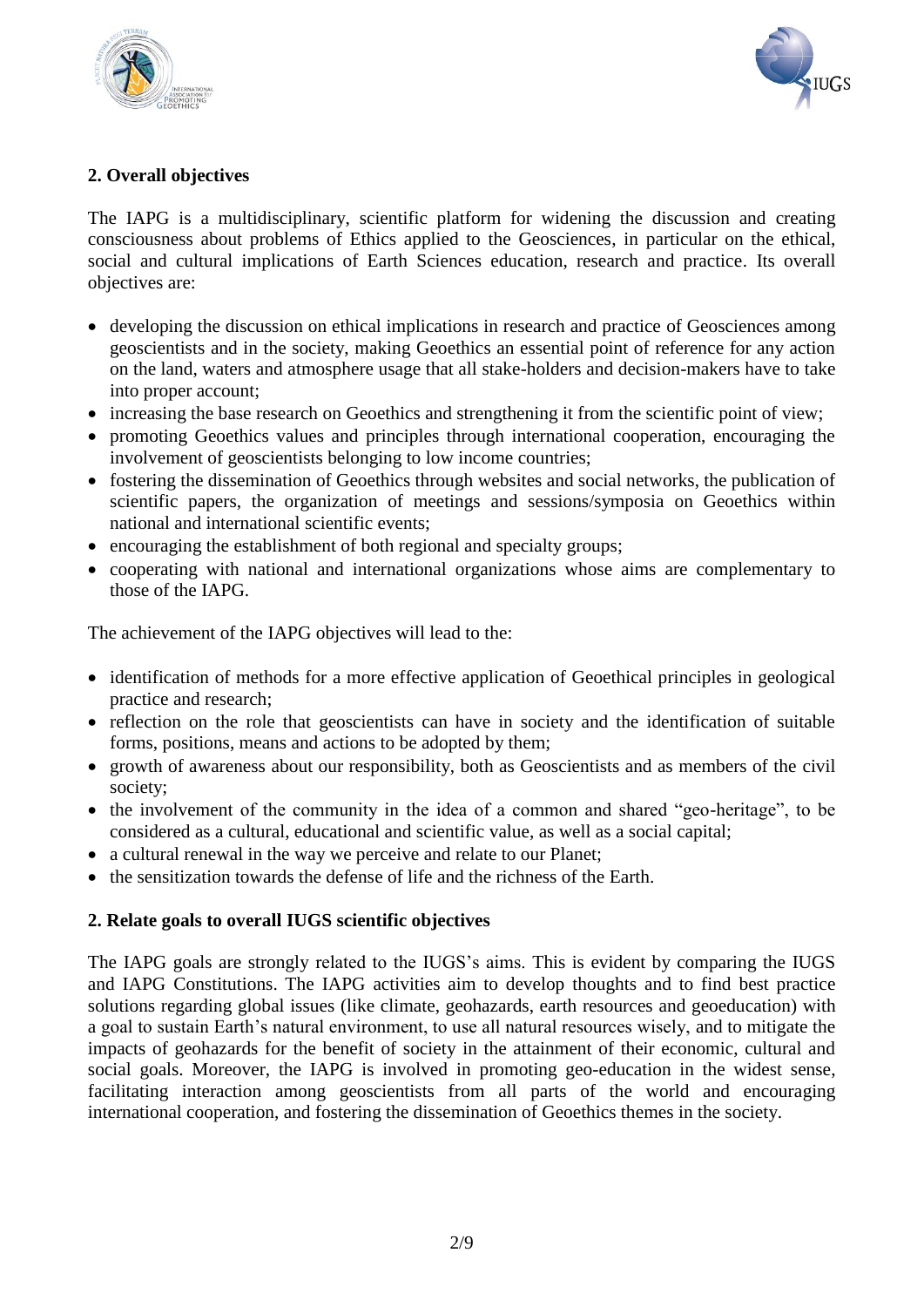



### **3. Structure and organization**

The bodies of the Association are the: 1) Executive Council;

2) General Assembly.

The Executive Council consists of: a) one President (Prof. Stefano Tinti); b) two Vice-Presidents (Prof. Susan Kieffer; Dr. Shrikant Limaye) c) one Secretary General (Prof. Silvia Peppoloni); d) one Treasurer (Dr. Giuseppe Di Capua); e) six Continental Coordinators (Dr. Peter Bobrowsky, Prof. Roberto Greco, Dr. Elizabeth Silva.

Prof. Ezzoura Errami, Dr. Meng Wang, Dr. Margaret Brocx).

The General Assembly is composed of all the members of the IAPG. Currently the IAPG network has reached more than 860 members from 100 countries on 5 continents.

The IAPG is also present in 17 countries with national sections (coordinators among brackets): **Argentina** (Dr. Elizabeth I. Rovere and Dr. Roberto A. Violante), **Brazil** (Prof. Eduardo Marone), **Canada** (Prof. Anne-Marie Ryan), **Democratic Republic of Congo** (Dr. Jean-Robert Mweze), **Egypt** (Dr. Kholoud M. Abdelmaksoud), **Greece** (Dr. Gerassimos A. Papadopoulos), **India** (Dr. Surya Gupta Parkash), **Iraq** (Prof. Saleh A. Lazam and Dr. Nawrass N. Ameen), **Italy** (Prof. Silvia Peppoloni), **Jordan** (Prof. Mamoon Allan), **Malawi** (Dr. Hilton Banda Eneya), **Nigeria** (Dr. Arinze Harrison Ikwumelezeh), **Peru** (Dr. Sandra Paula Villacorta Chambi), **Portugal** (Prof. Clara M. da Silva de Vasconcelos and Dr. António J. Correia de Almeida), **Spain** (Dr. Emilia H. Lopera Pareja and Prof. Domingo A. Martín Sánchez), **Ukraine** (Prof. Yuriy Kostyuchenko), and **USA** (Prof. Vincent S. Cronin and Prof. Cindy M. Palinkas).

In 2015, the IAPG has enlarged its board of experts ("**Corresponding Citizen Scientist**" **- CCS**) on specific issues related to geoethics. The CCS has the important cultural function of stimulating our community with papers or news. The CCS is interested in Earth sciences and humanities and in promoting issues on geoethics and the IAPG. Current the board can count on 7 CCSs: Martin Bohle, Belgium (topic: **Interdisciplinary explorations for main-streaming interest in Earth sciences topics**); Tony Mayer, Singapore (topic: **Research Integrity**); Madhumita Das, India (topic: **Geoethical aspects in low income countries**); Nic Bilham, United Kingdom (topic: **Geoscience communication**); Ciro Manzo, Italy (topic: **Geoethics and young geoscientists**); David Mogk, USA (topic: **Geo-education and Teaching Geoethics**); Luis González de Vallejo, Spain (topic: **Geoethics in Engineering Geology**).

In 2015, the IAPG has created the **Young Scientists Club (YSC)**. The YSC is the interface between the IAPG and young geoscientists' organizations and groups, in order to promote geoethics and the IAPG among the youngest colleagues more effectively. Members of the YSC have to be members of the IAPG and their age less than 35 years old. Dr. Marie Charrière, Switzerland, is the YSC Chair. The board of the YSC will be nominated by December 2015 after a public call expired on October 2015.

### **4. Interaction with other International organizations and projects**

The IAPG collaborates with the following:

African Association of Women in Geosciences (AAWG);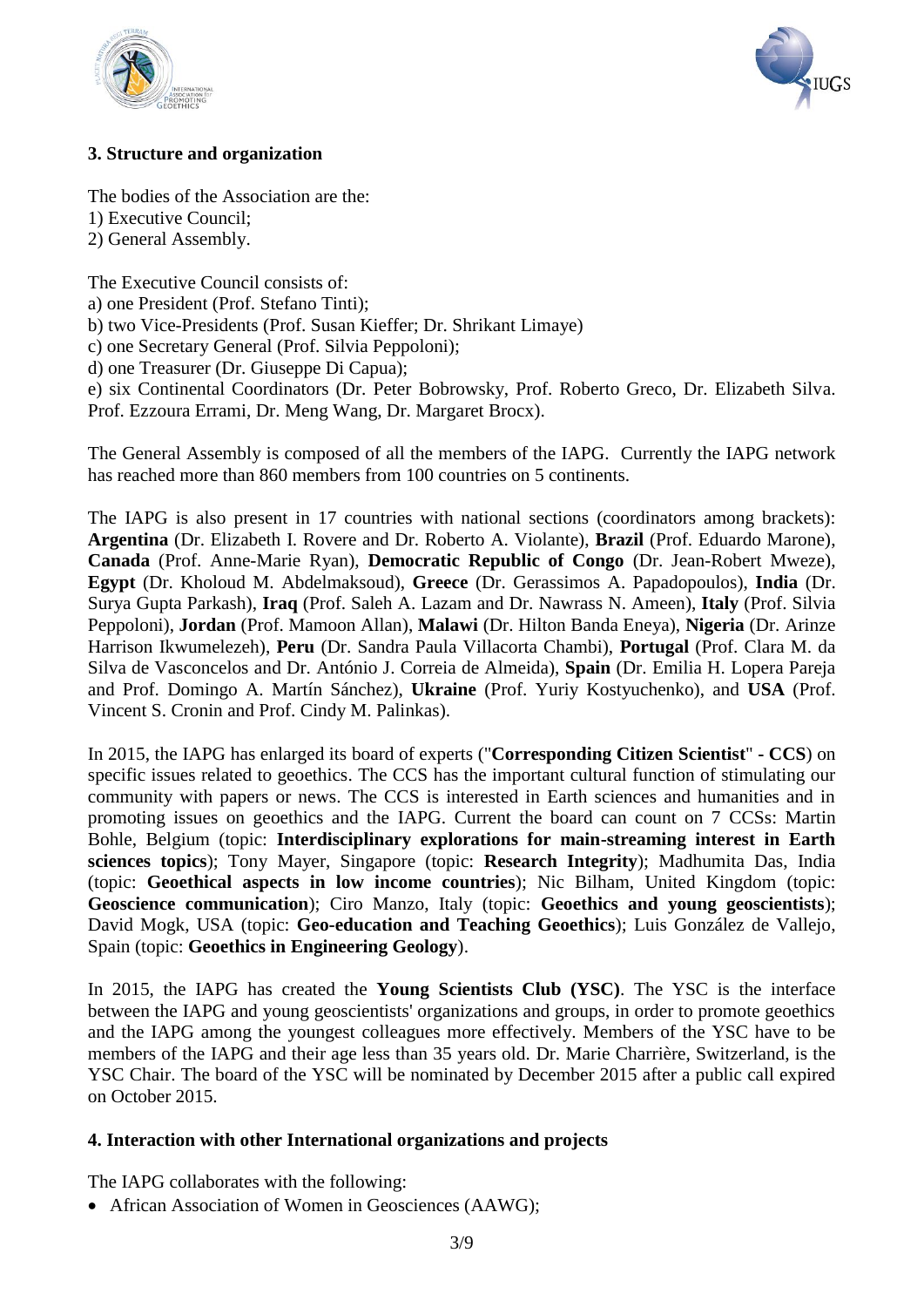



- African Geoparks Network (AGN);
- African Network for Geo-Education (ANGE).
- American Geophysical Union (AGU);
- American Geosciences Institute (AGI);
- Association of Environmental & Engineering Geologists (AEG);
- EuroGeoSurveys (EGS):
- European Association for the Conservation of Geological Heritage (ProGEO);
- European Federation of Geologists (EFG);
- European Geosciences Union (EGU);
- Geological Society of America (GSA);
- Geological Society of London (GSL);
- Geology for Global Development (GfGD);
- Global Geoscience Professionalism Task Group (IUGS-TGGGP);
- International Geoscience Education Organisation (IGEO);
- International River Foundation (IRF):
- International Association of Hydrogeologists (IAH);
- Italian Council of Professional Geologists (CNG-Consiglio Nazionale dei Geologi);
- Italian Geological Society (SGI-Società Geologica Italiana);
- Science Education Resource Center (SERC);
- Young Earth-Scientists (YES) Network.

### **5. Chief products**

#### Volumes

- Book: Peppoloni S. and Di Capua G. (Eds.). *Geoethics: the Role and Responsibility of Geoscientists*. Geological Society, London, Special Publications, (2015), 419, ISBN 978-1- 86239-726-2.<http://sp.lyellcollection.org/content/419/1.>
- Book: Wyss M. & Peppoloni S. (Eds). *Geoethics: Ethical Challenges and Case Studies in Earth Sciences*. 450 p. Elsevier (2014). [http://store.elsevier.com/Geoethics/isbn-9780127999357/.](http://store.elsevier.com/Geoethics/isbn-9780127999357/)
- Book: Lollino G., Arattano M., Giardino M., Oliveira R., Peppoloni S. (Eds.). *Engineering Geology for Society and Territory - Volume 7: Education, Professional Ethics and Public Recognition of Engineering Geology*. XVII, 274 p. 103 illus., 86 illus. in color., Springer (2014). [http://www.springer.com/earth+sciences+and+geography/environmental+science+%26+enginee](http://www.springer.com/earth+sciences+and+geography/environmental+science+%26+engineering/book/978-3-319-09302-4) [ring/book/978-3-319-09302-4](http://www.springer.com/earth+sciences+and+geography/environmental+science+%26+engineering/book/978-3-319-09302-4)
- Special volume: Peppoloni S. and Di Capua G. (Eds.). *Geoethics and geological culture. Reflections from the Geoitalia Conference 2011*. Annals of Geophysics, Vol. 55, No 3 (2012). [http://www.annalsofgeophysics.eu/index.php/annals/issue/view/482.](http://www.annalsofgeophysics.eu/index.php/annals/issue/view/482)

### Videos

- 7 videos uploaded on the YouTube channel of the IAPG: <http://www.youtube.com/user/iapgeoethics>
- 3 interviews to the IAPG President, Secretary General and IAPG members:
	- for the Austrian Radio (ORF1) program on Geoethics: "Dimensionen die Welt der Wissenschaft: Was soll ich tun - global gesehen? Die Ethik in den Geowissenschaften" ("Dimensions - the world of science: What should I do - a global perspective? The Ethics in the geosciences"), by Wolfgang Däuble:<http://oe1.orf.at/programm/404157>
	- for the Italian Radio Television Network (RAI). The interview begins from 16m 30s: [http://www.raiscuola.rai.it/articoli/nautilus-seguendo-il-tempo/26025/default.aspx;](http://www.raiscuola.rai.it/articoli/nautilus-seguendo-il-tempo/26025/default.aspx)
	- for the Science Festival in Genoa (Italy):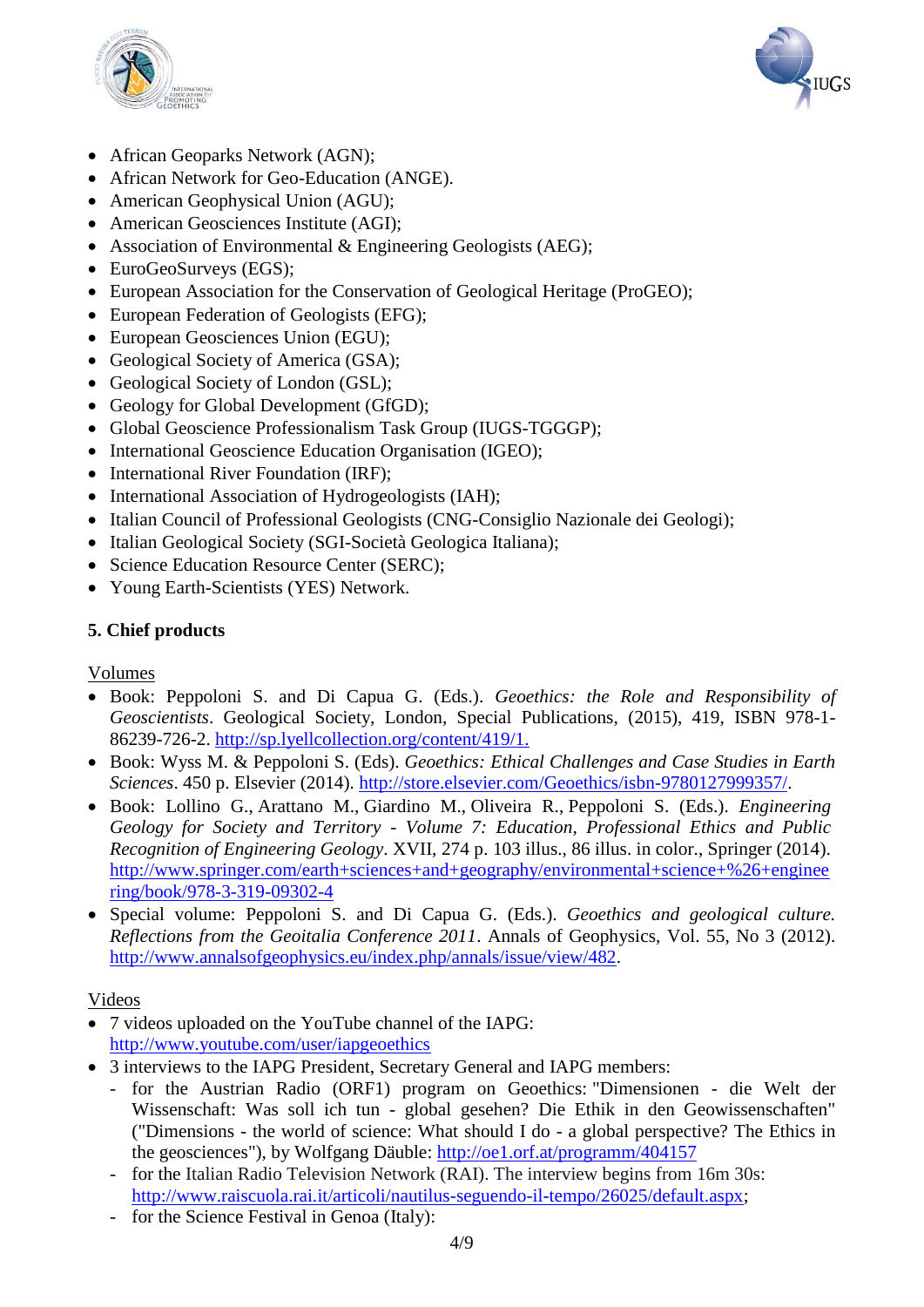



Part 1 [https://www.youtube.com/watch?v=Xt0\\_Z6mAGeI&list=UUP-](https://www.youtube.com/watch?v=Xt0_Z6mAGeI&list=UUP-Fngse1pu9sFvyBgN3AzQ)[Fngse1pu9sFvyBgN3AzQ](https://www.youtube.com/watch?v=Xt0_Z6mAGeI&list=UUP-Fngse1pu9sFvyBgN3AzQ) Part 2<https://www.youtube.com/watch?v=M2aYspo0p5Y&feature=youtu.be>

Many scientific papers on Geoethics have been included in the books mentioned above. More than 110 papers on Geoethics (with a peer-review process) have been published since 2012.

Orals and Posters have been given in scientific sessions or course at the EGU General Assembly (2012, 2013, 2014, 2015), Geoitalia conference (2013), IAEG Congress (2014), GSA Annual Meeting (2014, 2015), AGU Fall Meeting (2014, 2015), 3rd WCRI (2013, 2015), AGU-GAC-MAC-CGU Joint Assembly (2015), EFG Workshop (2014), Foro Internacional sobre Gestión del Riesgo Geológico - International Forum on Geological Risks Management (2015), First Colloquium on Geoethics in Peru (2015), First conference of the African Association of Women in Geosciences Nigeria (2015), OTC Conference (2014), SERC workshop in Montana (2014), AEG course in Texas (2014), CNG course in Palermo (2014), Science Festival in Genoa (2013, 2014).

Website and social networks

- Official Website: [http://www.geoethics.org](http://www.geoethics.org/)
- Blog: [http://iapgeoethics.blogspot.com](http://iapgeoethics.blogspot.com/)
- Linkedin Group "Geoethics and Culture of Geosciences" (768 members): [http://www.linkedin.com/groups/Geoethics-Culture-Geosciences-](http://www.linkedin.com/groups/Geoethics-Culture-Geosciences-4615518?gid=4615518&trk=hb_side_g)[4615518?gid=4615518&trk=hb\\_side\\_g](http://www.linkedin.com/groups/Geoethics-Culture-Geosciences-4615518?gid=4615518&trk=hb_side_g)
- Facebook Page (: [http://www.facebook.com/pages/International-Association-for-Promoting-](http://www.facebook.com/pages/International-Association-for-Promoting-Geoethics-IAPG/102926009863246)[Geoethics-IAPG/102926009863246](http://www.facebook.com/pages/International-Association-for-Promoting-Geoethics-IAPG/102926009863246)
- Twitter Page (@IAPGeoethics) (964 followers):<https://twitter.com/IAPGeoethics>
- Global Ethics Network:<http://www.globalethicsnetwork.org/group/iapgeoethics>
- Other IAPG national sections webpages at: <http://www.geoethics.org/sections.html>

Thousands of posts have been published in the IAPG webpages, regarding articles, news, call for abstracts, meetings-conferences, seminars, events and other kind of information on Geoethics.

Webinar and Video-Lectures

- Video-Lecture on Geoethics at the First National Conference of the African Association of Women in Geosciences Nigeria - AAWGN, June 2015). Video at [https://www.youtube.com/watch?v=f-ki8cwP8bk.](https://www.youtube.com/watch?v=f-ki8cwP8bk)
- Organization of a webinar on Geoethics at the EGU General Assembly 2013. Video at [http://www.egu2013.eu/nh9\\_8\\_video.html.](http://www.egu2013.eu/nh9_8_video.html) In collaboration with YES-Network and AGI – American Geological Institute.

#### Newsletter

IAPG releases a Newsletter from May 2015. 6 numbers have been published and are downloadable at: [http://www.geoethics.org/newsletter.html.](http://www.geoethics.org/newsletter.html)

### **6. Chief accomplishments 2015 and plans for 2016**

Chief accomplishments 2015

- The IAPG attends the 68th Executive Committee meeting of the IUGS International Union of Geological Sciences in Vancouver (Canada) and presents its 2014 activities report (January).
- New Corresponding Citizen Scientists: Das M. (Geoethical aspects in low income countries),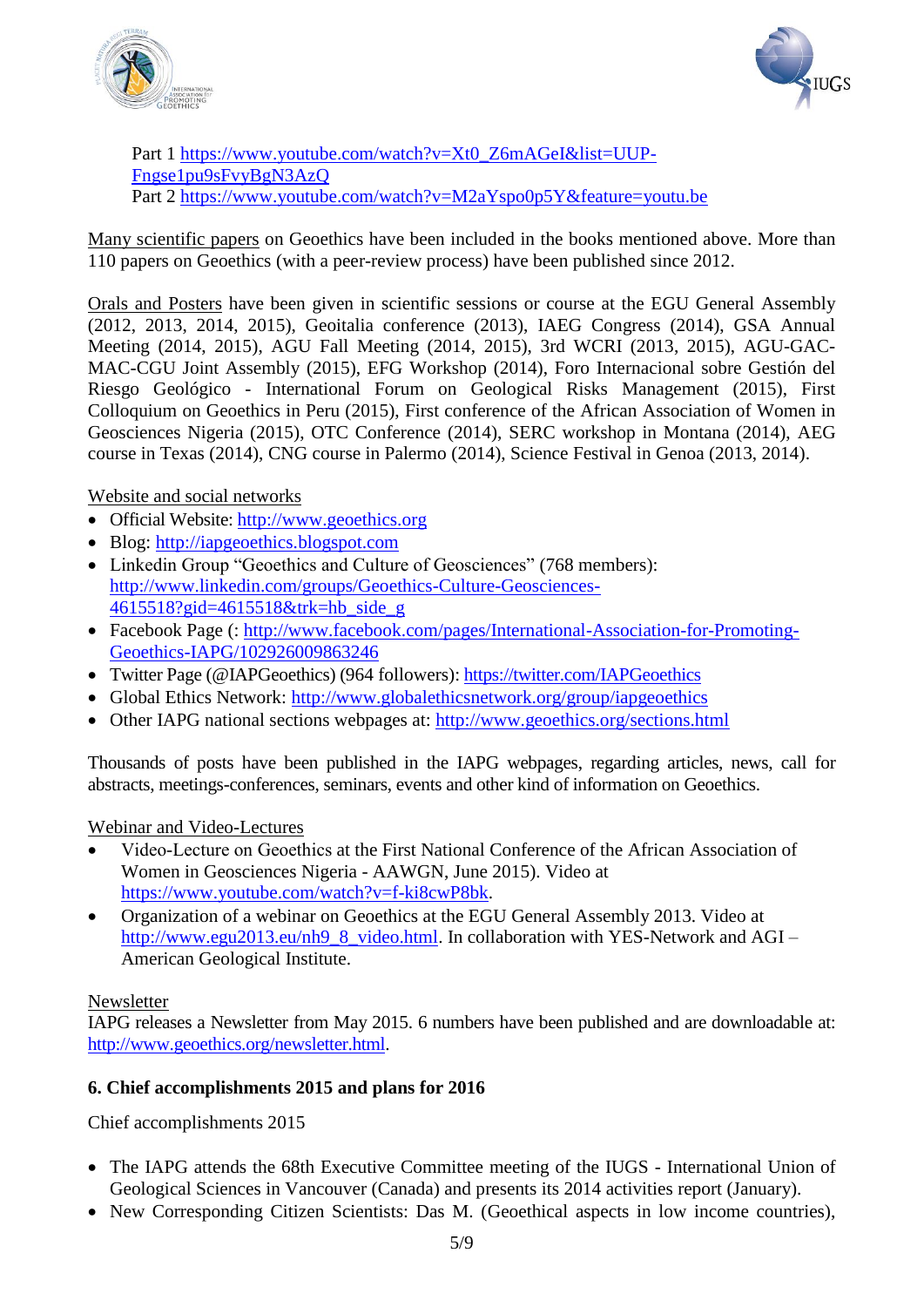



Nic Bilham (Geoscience communication), Ciro Manzo (Geoethics and young geoscientists), (January).

- Opening of the sections IAPG-Portugal (February).
- IAPG gives an invited speech on Geoethics at the Forum on Georisks in Turin (Italy) (February).
- Memorandum of Agreement (MoA) between IAPG and ANGE African Network for Geo-Education (February).
- Opening of the sections IAPG-Greece (March).
- The IAPG is recognized as an Associate Society of the GSA Geological Society of America (March).
- New Corresponding Citizen Scientists: David Mogk (Geo-education and Teaching Geoethics), Luis González de Vallejo (Geoethics in Engineering Geology) (March).
- The IAPG attends the 38th General Meeting of the EGS EuroGeoSurveys and gives a speech on Geoethics and the IAPG network (March).
- Agreement on Collaboration (MoA) between IAPG and EGS EuroGeoSurveys (March).
- IAPG Session EOS8 "Geoethics for society: general aspects and case studies in geosciences" at the EGU - General Assembly 2015: 12 Orals and 29 Posters (April).
- IAPG Session ED42A "How Do We Build a Healthy Geoscience Community That Better Serves Society?" (7 Orals) and Workshop "Teaching Geoethics in Undergraduate Science Programs" at the AGU-GAC-MAC-CGU Joint Assembly 2015 (May).
- Interviews to IAPG members for the Austrian Radio (ORF1) program on Geoethics: "Dimensionen - die Welt der Wissenschaft: Was soll ich tun - global gesehen? Die Ethik in den Geowissenschaften" ("Dimensions - the world of science: What should I do - a global perspective? The Ethics in the geosciences") (May).
- Opening of the sections IAPG-Spain (May).
- Geoethics included in the European Project ENVRI-Plus: Theme 4 "Societal relevance and understanding" - Work Package 13 "Developing an Ethical Framework for Research Infrastructures" (WP Leader: Silvia Peppoloni, IAPG Secretary General".
- Agreement of Co-operation between IAPG and IGEO International Geoscience Education Organisation (May).
- The IAPG released the first number of its Newsletter [\(http://www.geoethics.org/newsletter.html](http://www.geoethics.org/newsletter.html) (May).
- The IAPG presents two papers at the 4th World Conference on Research Integrity (WCRI) in Rio de Janeiro (Brazil) (May-June).
- The IAPG gives a video-lecture at the First conference of the African Association of Women in Geosciences Nigeria (AAWGN) (June).
- The IAPG co-organizes the MINERLIMA 2015 ("Primera Feria Internacional de Minerales y Fósiles en el Perú" - First International Exhibition of Minerals and Fossils in Peru) in collaboration with the Geological Society of Peru and the Peruvian Chapter of the YES Network (June).
- Opening of the sections IAPG-Iraq and IAPG-Egypt (June).
- New IAPG Publication released for free download: *Peppoloni S. (Ed.). Sharing ethical principles through cultural diversity. Translations of the Montreal Statement on Research Integrity in Cross Boundary Research Collaborations, May 2015, International Association for Promoting Geoethics* (June).
- Publication of the new IAPG website at [http://www.geoethics.org.](http://www.geoethics.org/) The old website at http://www.iapg.geoethics.org is no more updated, even if still accessible (June).
- For the Ocean Day, IAPG-Brazil organizes a round table discussing the Ocean Governance, Ocean Sciences and Geoethics themes (June).
- Opening of the Young Scientists Club (YSC) of the IAPG (July).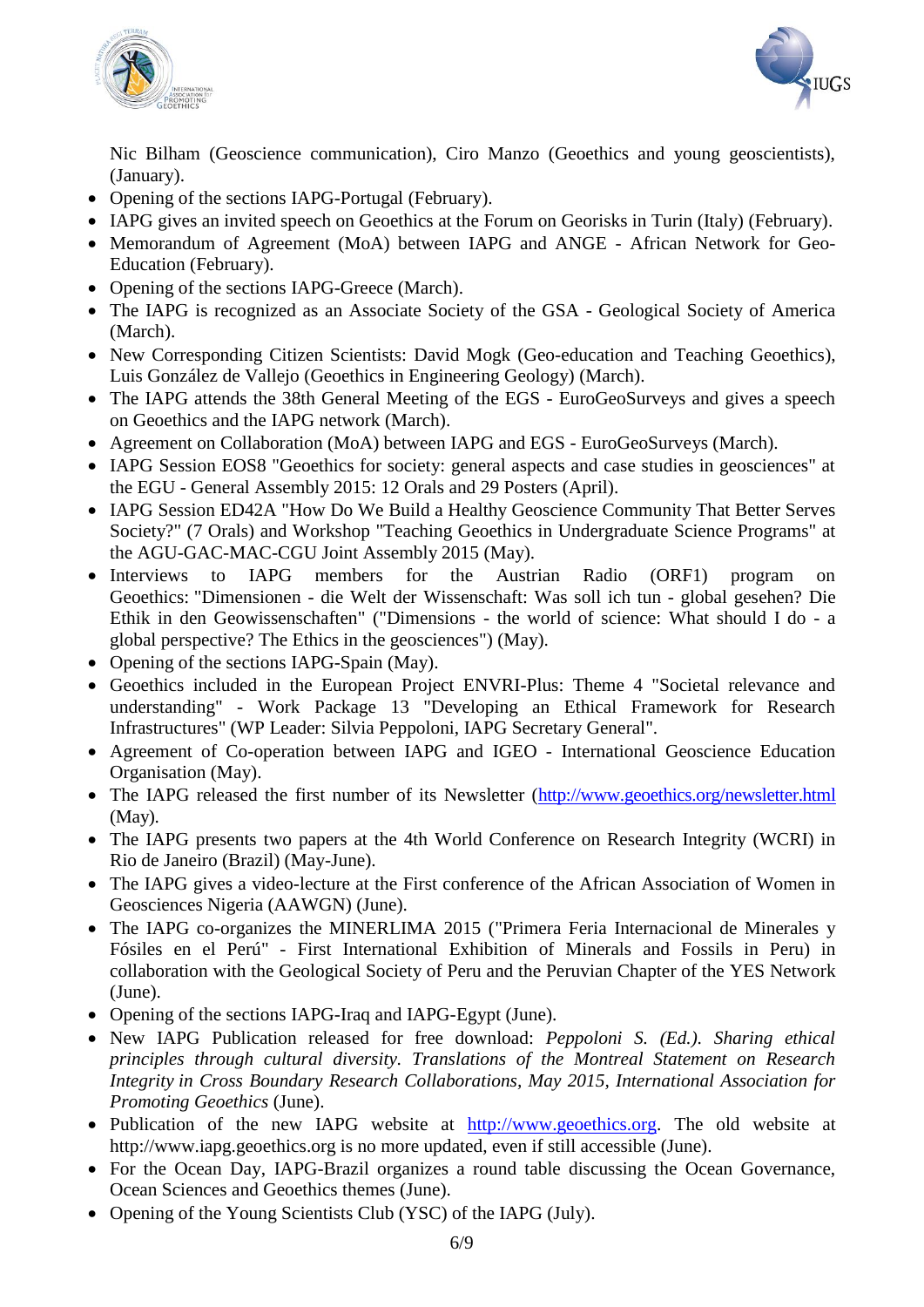



- Opening of the sections IAPG-Argentina and IAPG-Nigeria (July).
- IAPG launches the call for 2 symposia on Geoethics at the 35th IGC International Geological Congress. One of the symposium is a joint event IAPG - GSL (Geological Society of London) - EFG (European Federation of Geologists) - EGS (EuroGeoSurveys) (August).
- New IAPG book on Geoethics published in the Lyell Collection of the Geological Society of London: *[Peppoloni Silvia and Giuseppe Di Capua \(Eds.\). Geoethics: the Role and Responsibility](http://www.geoethics.org/geoethicsgsl.html)  [of Geoscientists.](http://www.geoethics.org/geoethicsgsl.html) [2015, Geological Society, London, Special Publications, 419. ISBN 978-1-](http://www.geoethics.org/geoethicsgsl.html) [86239-726-2](http://www.geoethics.org/geoethicsgsl.html)* (September).
- New IAPG Publication released for free download: *Allan M. Concepts related to Geotourism (tourism with a geological purpose) – English and Arabic Version. September 2015, International Association for Promoting Geoethics - Jordan section* (September).
- The IAPG launches the call for a Symposium on Geoethics in Spain that it has proposed for the first time at the IX Congreso Geológico de España (Geological Congress of Spain) on September 2016 (September).
- The IAPG is a formal signatory of the "*Consensus Statement Regarding Access and Inclusion of Individuals Living with Disabilities in the Geosciences*", by AGI (American Geosciences Institute) (September).
- Agreement on Cooperation between IAPG and AAWG African Association of Women in Geosciences (September).
- IAPG gives a Special Lecture on "Tools and Technologies for Capacity Enhancement to Reduce Landslides Risks and Promote Community Resilience" at the International Conference on Landslides and Slope Stability (SLOPE 2015) in Bali (Indonesia) (September).
- The IAPG co-organizes the "First Colloquium on Geoethics in Peru" with the SGP Peruvian Geological Society (Sociedad Geologica del Perù) in Lima (Peru). The IAPG gives two invited speeches on Geoethics (October).
- The IAPG gives a Lectio Magistralis on Geoethics at the Foro Internacional sobre Gestión del Riesgo Geológico (International Forum on Geological Risk Management) in Arequipa (Peru). The IAPG patronizes this event (October).
- The IAPG organizes a seminar on Geoethics at the Department of Geosciences of the University of Colombia in Bogotà.
- The IAPG is recognized as an Associated Society of the Geological Society of London (October).
- IAPG seminar on "Geoethics in Landslides Management" at the National Institute of Disaster Management in New Delhi (India) during the meeting of the IAPG-India members (October).
- The proposal for a new special Volume of the International Journal "Annals of Geophysics" entirely dedicated to Geoethics is accepted (October).
- Agreement on Cooperation between IAPG and AEG Association of Environmental & Engineering Geologists (October).
- IAPG seminar on "Geoethics in Education and Research" at the National Institute of Disaster Management in New Delhi (India) (November).
- IAPG session "T72. Ethics of Geoscience in Practice and Application" at the GSA Annual Meeting 2015 in Baltimora (USA): 15 Orals (November).
- Memorandum of Understanding (MoU) between IAPG and AGU American Geophysical Union (November).
- IAPG seminar on "Geoethics in Disaster Management" at the National Institute of Disaster Management in New Delhi (India) (December).
- IAPG session "ED13E. Geoethics and Critical Thinking in Undergraduate Geoscience Classes" at the AGU Fall Meeting 2015 in San Francisco (USA) (December).
- In 2015 IAPG-Brazil has performed an in-deep reformulation of curricula of undergraduate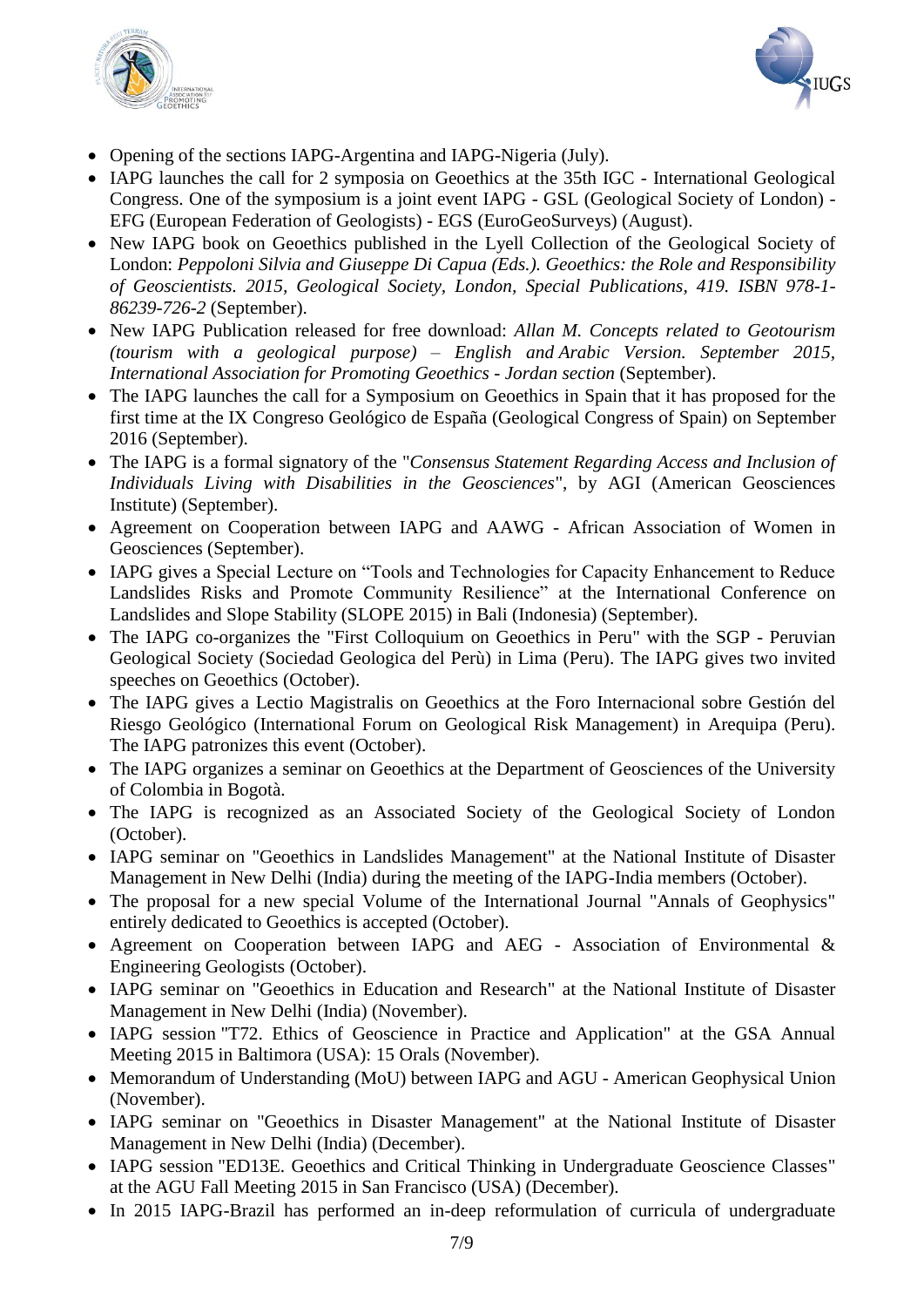



training courses of the International Ocean Institute (IOI), introducing the first specific course on Geoethics in Brazil.

#### Plans for 2016

- Editorial projects with peer-review process:
	- Special Volume: Peppoloni S. & Di Capua G. (Eds). Geoethics. Annals of Geophysics. In preparation.
- International conferences/meetings:
	- IAPG session at the 2016 Ocean Sciences Meeting (OSM) in New Orleans (USA): ID#9330 "Ethical principles and practices in the Ocean Sciences" (February).
	- IAPG session at the EGU General Assembly 2016 in Vienna (Austria): EOS5 "Geoethics: theoretical and practical aspects from research integrity to relationships between geosciences and society" (April).
	- IAPG sessions on Geoethics at the 35th IGC International Geological Congress in Cape Town (South Africa): "Geoethics: general aspects and case-studies" (Theme: Global Geoscience Professionalism and Geoethics) and "Geoethical perspectives on meeting the resource needs of future generations" in collaboration with GSL - Geological Society of London, EFG - European Federation of Geologists, EGS - EuroGeoSurveys (Theme: Resourcing Future Generations) (August-September).
	- IAPG session on Geoethics at the 88° Cogresso della Società Geologica Italiana (Italian Geological Society Congress) in Naples (Italy) (September).
	- IAPG symposium at the IX Congreso Geológico de España (IX Geological Congress of Spain) in Huelva (Spain): S6: "Geoética" (September).
- Other activities:
	- IAPG is partner of DESAME Day of Earth Sciences in Africa and the Middle East 2016.
	- IAPG-Italy will give an invited speech on Geoethics at the 8th Conference of the African Association of Women in Geosciences (AAWG) (October).
	- IAPG-Italy will continue activities on Geoethics into the EU Project ENVRI-Plus "Common Operations of Environmental Research Infrastructures".
	- IAPG-Portugal will start activities on Geoethics in the EU Project "WISE Widening Interdisciplinary Sustainability Education".
	- IAPG-Argentina will introduce Geoethics into courses in different organisations (Consejo Superior Profesional de Geología, Buenos Aires) and National Universities (La Plata, Río Cuarto, Catamarca), and will give talks on Geoethics in different institutions and associations.
	- IAPG-Nigeria is organizing an event on the topic "Observance of Geoethics in the exploration and production of oil and gas in Nigeria", where major stakeholders could converge to exchange knowledge, ideas on current concepts to reduce hazards in oil industry.
	- IAPG Spain will contribute to the courses "*Ethics and Values in Engineering*" and "*Towards Social Entrepreneurship and Service-Learning*", offered as optional at the Higher Technical School of Mine and Energy Engineering, and also available for the whole Polytechnic University of Madrid learning community.
	- IAPG-Spain will organize a seminar on Geoethics at the Faculty of Geological Sciences, Complutense University of Madrid.
	- IAPG-Spain will publish a chapter titled "Integrative learning towards social responsibility in teaching engineering" for the *Handbook of Research on Quality and Value Management in Higher Education*, edited by IGI Global.
	- IAPG-India has planned seminars on " Ground Water Ethics", "Geoethics in Hydel Sector",